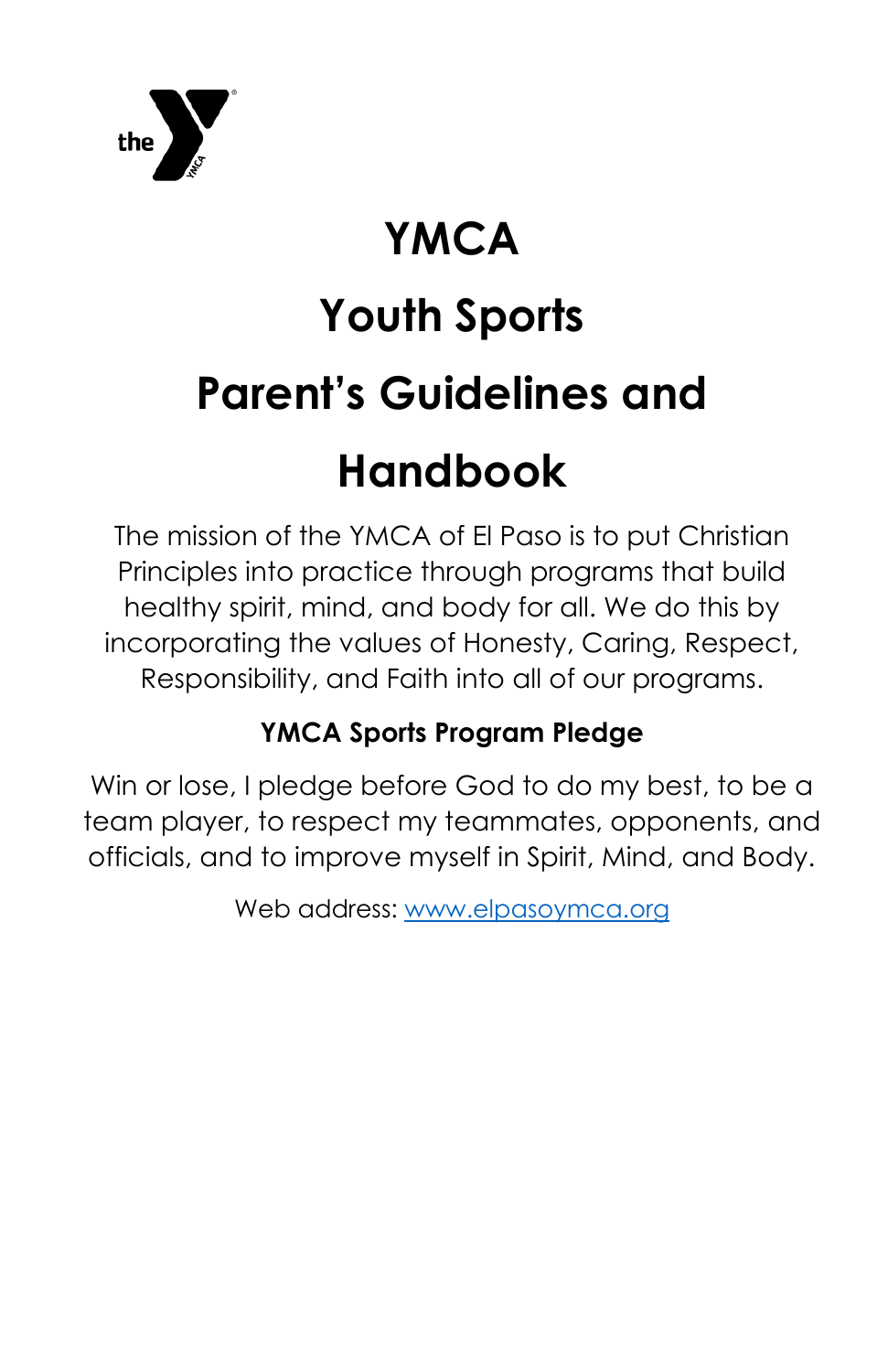Welcome to YMCA Youth Sports!

Your son or daughter is entering the most unique—and the best sports program offered in America. In fact, we've named the program YMCA Youth Sports because we're confident it's the best designed sports program for young people ages 3 to 16 available anywhere.

Our objective for YMCA Youth Sports is to help young athletes not only become better players but also better people. We recognize that not every athlete can be on the winning team, but every kid can be a winner in YMCA Youth Sports. That's why our motto for the program is Building Winners for Life.

YMCA Youth Sports is currently designed for many sports—t-ball, basketball, indoor and outdoor soccer, flag football, and volleyball.

YMCA Youth Sport Sports is a progressive sports program that combines the traditional philosophy of YMCA youth sports programs with new concepts and values. The objectives of YMCA sports: learning the tactics and skills of the game, the rules and traditions of the sport, important fitness concepts, and character development.

#### What Makes YMCA Youth Sports So Special?

YMCA Youth Sports goes beyond teaching tactics and skills by weaving in simple but important fitness and character development concepts in every practice and game. YMCA Youth Sports focuses not only on skill development, but on the overall development of the youngster in areas that are important not just for the season but for a lifetime.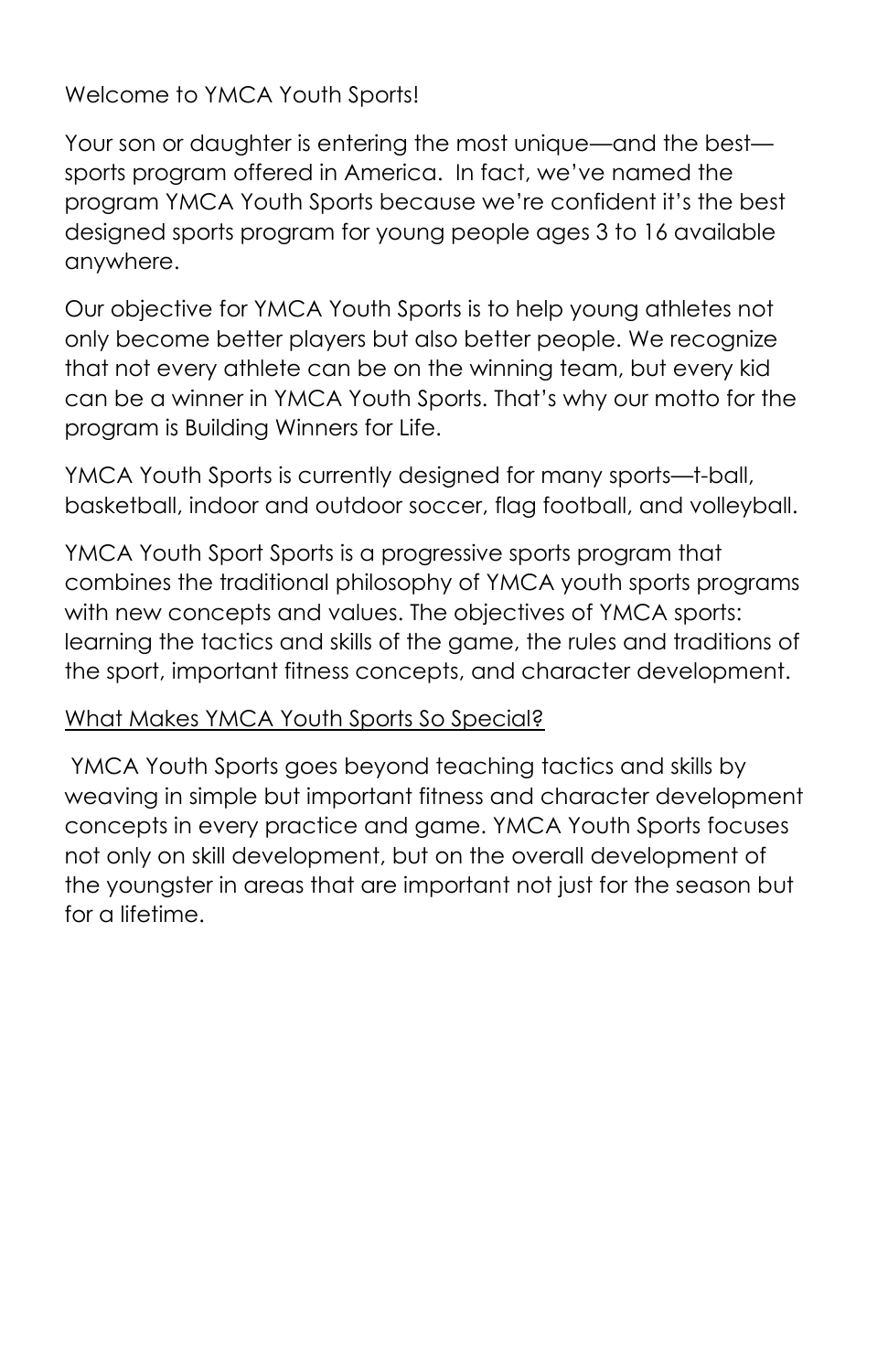### **Tips for Becoming a Good Youth Sports Parent**

\* Always treat others (coaches, parents, officials and players) the same way you would want your child to be treated. Set the example by showing respect, dignity, and sportsmanship at all times. Make only positive, encouraging comments.

\*Be responsible; Get your kids to practice and games on time. Make sure they have their uniform and sneakers and that they have had something to eat and drink. Let the coach know if your child will be missing a game or practice.

\* Focus on fun and participation rather than winning and losing.

\* Motivate through confidence by trying to identify a positive from every game and practice. Making mistakes is part of the learning process so don't criticize and try to avoid too much postgame analysis.

\* Act your age; youth sports are for kids. If you find yourself becoming too emotionally involved, take a step back and relax. Remember that your childhood is over. Give the young players a chance to enjoy theirs.

\* Be seen, not heard; nothing is better for a young player than having parents watch them play. However, nothing is worse for a player than to have a parent boo, taunt, or scream at officials, players or coaches.

\* Respect the officials. Even if you don't agree with a call, accept it, and move on. It's not your job to officiate the game. Officials will give a warning and then ask parents to leave the facility.

\* If you must talk to the coach, do it in private after the game or practice. Better yet, wait until the next day when the heat of the moment has passed. Never create a scene in front of the team.

\* Get interested in your child's sport and learn the rules.

\* Participate in team activities and volunteer to help.